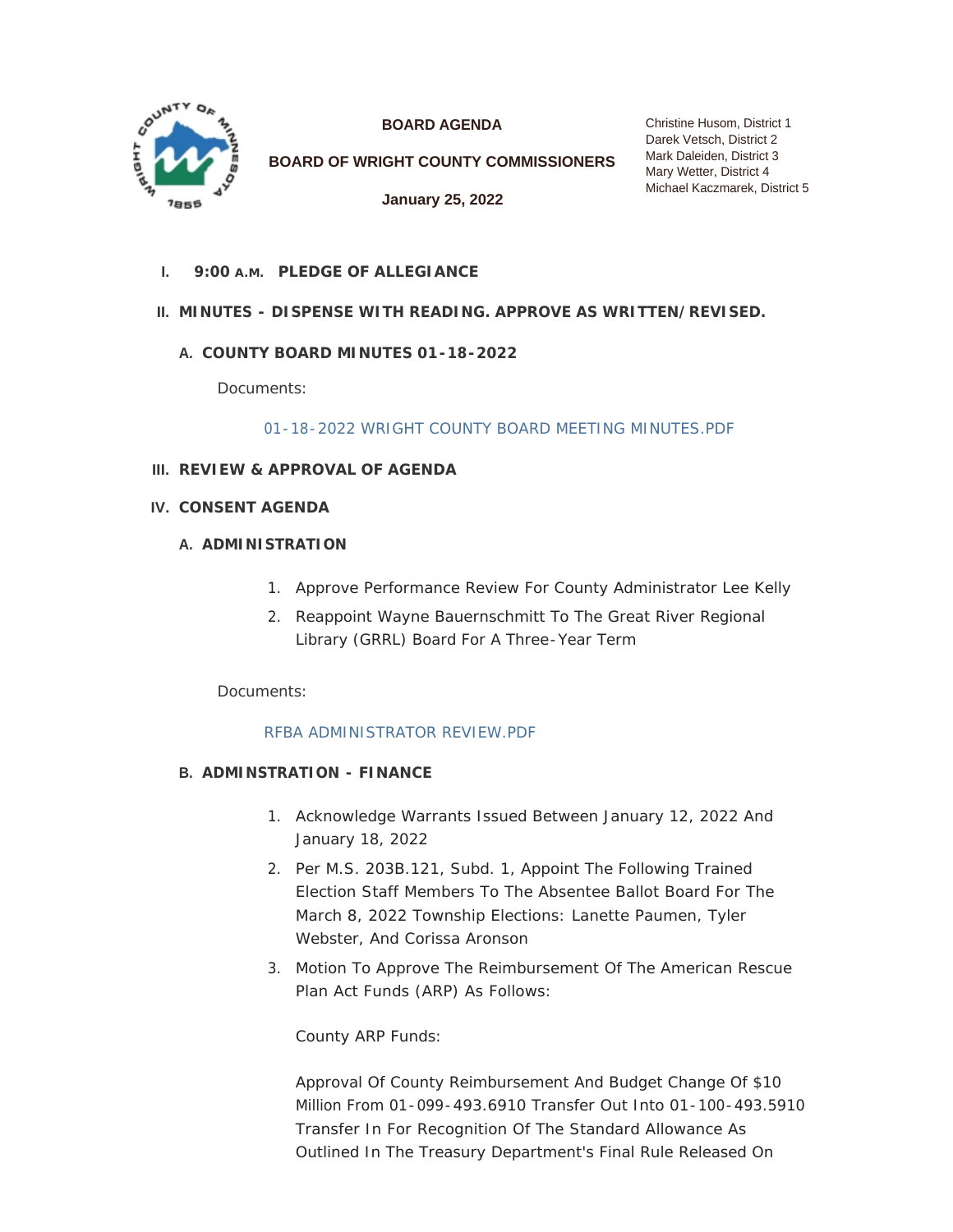January 7, 2022 In The General Ledger

4. Motion To Approve The Reimbursement Of The American Rescue Plan Act Funds (ARP) As Follows:

County ARP Funds:

Approval Of County Reimbursement Of \$1,085.85 From 01-099- 493.6910 Transfer Out Into 01-100-493.5910 Transfer In As Follows:

\$ 1,085.85 For Administrative Expenses-Staff Costs

Approval Of Use Of ARP Funds From 01-099-493-8414.6261 And 01-099-493-8419.6261 \$19,850.00 5.17 Broadband

\$5,500.00 3.14 Education Assistance: Technology Support For Seniors

Documents:

[RFBA - WARRANTS ISSUED.PDF](http://www.co.wright.mn.us/AgendaCenter/ViewFile/Item/10278?fileID=21767) [RFBA - APPOINT AB BALLOT MEMBERS FOR TOWNSHIP ELECTION.PDF](http://www.co.wright.mn.us/AgendaCenter/ViewFile/Item/10278?fileID=21764) [RFBA - ARP FUNDS LOSS REVENUE.PDF](http://www.co.wright.mn.us/AgendaCenter/ViewFile/Item/10278?fileID=21766) [RFBA - ARP FUNDS.PDF](http://www.co.wright.mn.us/AgendaCenter/ViewFile/Item/10278?fileID=21765)

## **HIGHWAY C.**

1. Approve Schedule For Receiving Bids For Upcoming Highway Projects

Documents:

#### [BAR - APPROVE SCHEDULE FOR RECEIVING BIDS CONSENT.PDF](http://www.co.wright.mn.us/AgendaCenter/ViewFile/Item/10274?fileID=21750)

### **PLANNING & ZONING D.**

1. Approval to fill vacated Building Inspector position

Documents:

#### [BUILDING INSPECTOR POSITION.PDF](http://www.co.wright.mn.us/AgendaCenter/ViewFile/Item/10283?fileID=21770)

### **TIMED AGENDA ITEMS V.**

- **A.** 9:02 A.M. MARC MATTICE, PARKS & RECREATION
	- 1. Accept Donation By Resolution: A Donation From Melanie Leckey For \$100.00 For Maintenance And Upkeep Of Robert Ney Regional Park
	- 2. Take Action On Parks Commission Recommendations:
		- A. Approve Recommendation: To Remove Specific Use Dates Of Equine Trails At Stanley Eddy Regional Park And Allow The Parks And Recreation Department To Seasonally Open And Close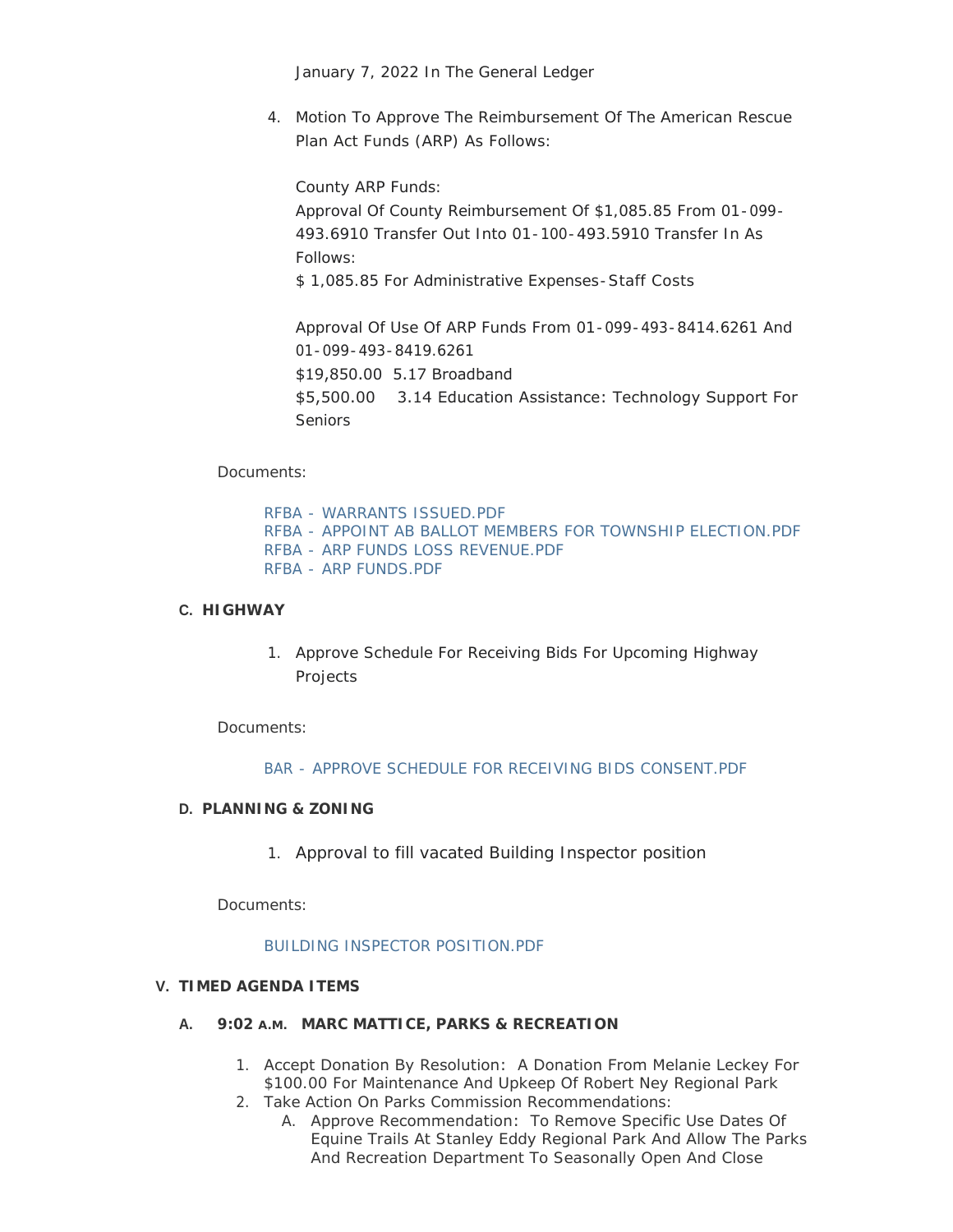Trails Based On Conditions In The Spring And Fall

B. Approve Recommendation: Allow Contracted Trail Builder To Exceed County Campground 14 Day Occupancy Rule At Bertram Chain Of Lakes Regional Park. While Directly Working For And Under Contract With Wright County Parks And Recreation **Department** 

Documents:

[01\\_25\\_2022 CB AGENDA DONATION ML.PDF](http://www.co.wright.mn.us/AgendaCenter/ViewFile/Item/10260?fileID=21731) [1\\_25\\_20221 CB RESOLUTION DONATION ACCEPTANCE.PDF](http://www.co.wright.mn.us/AgendaCenter/ViewFile/Item/10260?fileID=21732) [RFBA - PARKS COMMISSION RECOMMENDATIONS.PDF](http://www.co.wright.mn.us/AgendaCenter/ViewFile/Item/10260?fileID=21769) [1-10-2022 PARKS COMMISSION MINUTES.PDF](http://www.co.wright.mn.us/AgendaCenter/ViewFile/Item/10260?fileID=21768)

# **VIRGIL HAWKINS, HIGHWAY DEPARTMENT B. 9:07 A.M.**

- 1. Approve Agreement No. 21-59 Between Wright County And The City Of South Haven For The Oak Avenue LRIP Project Improvements (SAP 086-594-001). The Agreement Outlines The Funding Participation, Administration, Construction And Maintenance Responsibilities Between Wright County And The City Of South Haven For The Oak Avenue Improvement Project
- 2. Schedule A Public Hearing On The Local Option Sales Tax. At The November 30, 2021 Transportation Committee Of The Whole Meeting (TCOTW) It Was The Consensus Of The Board To Extend The Local Option Sales Tax (LOST) For An Additional 10 Years And Hold A Public Hearing In February, 2022
- 3. Approve Resolution Of Final Acceptance For Contract No. 20-02 And Authorize Final Payment To Park Construction Company In The Amount Of \$64,433.61. Contract No. 20-02 Was The Four-Lane Reconstruction Project On County Highway 39 In Otsego. The Work Was Completed By Park Construction Company Of Minneapolis, MN. The Final Value Of The Work Certified Is \$6,443,361.12

Documents:

[BAR - APPROVE COOPERATIVE AGREEMENT WITH CITY OF SOUTH](http://www.co.wright.mn.us/AgendaCenter/ViewFile/Item/10275?fileID=21752)  HAVEN SAP 086-594-001.PDF [AGREEMENT NO. 21-59 LRIP AGREEMENT CITY OF SOUTH HAVEN SAP](http://www.co.wright.mn.us/AgendaCenter/ViewFile/Item/10275?fileID=21751)  086-594-001.PDF [BAR - SCHEDULE LOST PUBLIC HEARING.PDF](http://www.co.wright.mn.us/AgendaCenter/ViewFile/Item/10275?fileID=21754) [BAR - APPROVE RESOLUTION OF FINAL ACCEPTANCE FOR FINAL](http://www.co.wright.mn.us/AgendaCenter/ViewFile/Item/10275?fileID=21753)  PAYMENT FOR CONTRACT 20-02.PDF [RESOLUTION - FINAL PAYMENT ACCEPTANCE - CONTRACT 2002.PDF](http://www.co.wright.mn.us/AgendaCenter/ViewFile/Item/10275?fileID=21757) [CERTIFICATE OF PERFORMANCE.PDF](http://www.co.wright.mn.us/AgendaCenter/ViewFile/Item/10275?fileID=21755) [FINAL PAY VOUCHER.PDF](http://www.co.wright.mn.us/AgendaCenter/ViewFile/Item/10275?fileID=21756)

# **ITEMS FOR CONSIDERATION VI.**

**A. ADMINISTRATION**